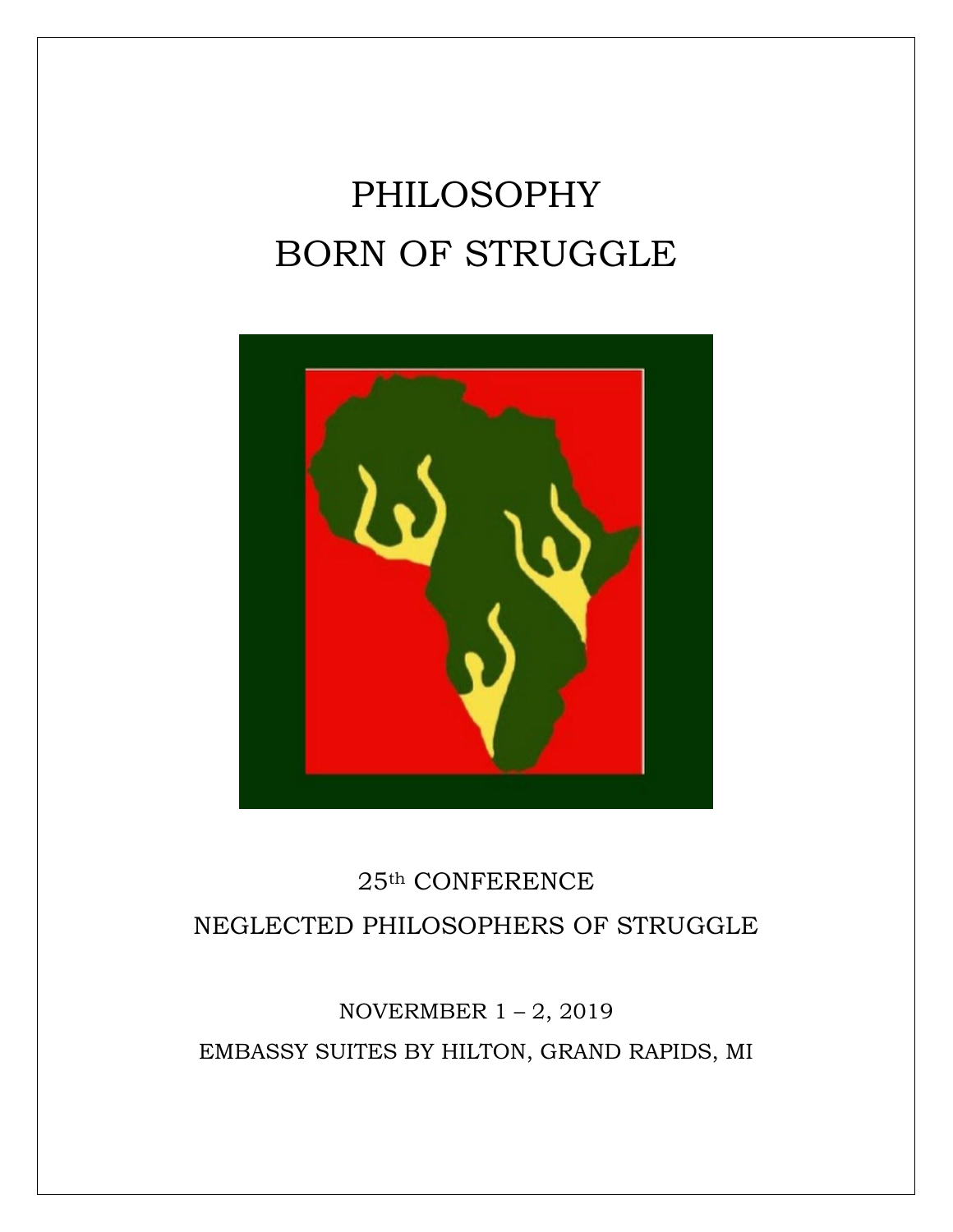## **Program Schedule**

### **Friday, November 1, 2019**

#### **Lunch (Salon B/ Balcony) 12:00 pm – 1:00 pm**

**Session 1 1:00 pm – 2:15 pm**

Session 1.A. Coloniality and the Boundaries of Exclusion

Salon A

- "The Coloniality of History" Jorge Montiel, *Marquette University*
- "The Colonial History of Balkan Identity" Marisola Xhelili-Ciaccio, *Marquette University*
- "Coloniality and Crimigration" Alan Chavoya, *Northwestern University*
- "Coloniality and Native Suppression" Cameron Roman, *Marquette University*

Session 1.B. Cleaver's Contributions to Black Philosophy of Existence

Haldane Room

• "On Being – And on Being a Convict: Exploring Eldridge Cleaver's Contributions to Black Philosophy of Existence" Patrick Anderson, *Grand Valley State University*

#### **Session 2 2:30 pm – 3:45 pm**

Philosophers Born of Struggle in the US, the Caribbean and Mexico: A Panoramic **Perspective** 

Salon A

- "'Soy Antillana:' Reading Belonging through Luisa Capetillo, Ofelia Rodríguez Acosta, and Salomé Ureña" Stephanie Rivera Berruz, *Marquette University*
- "Locke and Du Bois on Philosophy of Race/History" Jacoby Adesehi Carter, *Howard University*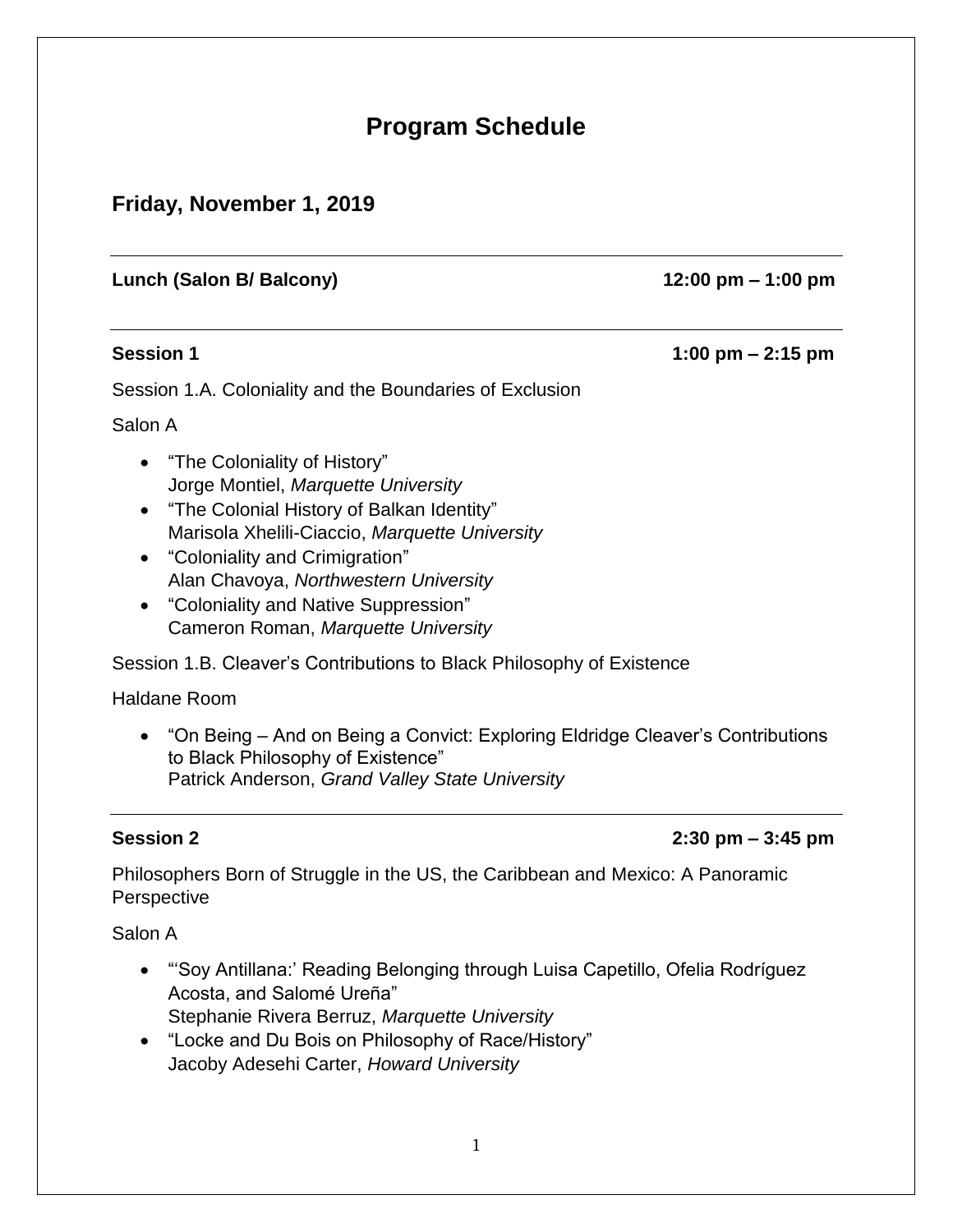- "'Nothing but disaster:' On W.E.B. Du Bois' *Darkwater* and Subverting the Religion of Progress" Jared Loggins, *Brown University*
- "Philosophical Lessons from a Mexican Labor Leader: Vicente Lombardo Toledano's Contributions to Indigenismo" Sergio A. Gallegos-Ordorica, *John Jay College of Criminal Justice*

### **Keynote Address 5:30 pm – 6:30 pm**

### **Salon A**

"Situating Afro-Latin American Political Thought Hemispherically"

#### Juliet Hooker

Professor of Political Science, *Brown University*

Introduction by Dwayne Tunstall, *Grand Valley State University*

#### **Dinner (Salon B): 7:00 pm – 9:00 pm**

(For registered conference attendees and their guests only)

### **Saturday, November 2, 2019**

#### **Session 3 9:00 am – 10:15 am**

Session 3.A. Wynter's Discontent with "Developed/Underdeveloped" Language, Decolonizing the Mind, & Ending Imperial Man's Epistemic Violence

Eames Room

- "Africa, We the Underdeveloped: Wynter's Discontent in the Light of Hegel's Conception of Development" Frank M. Kirkland, *Hunter College, CUNY*
- "Sylvia Wynter: Flesh, Thought, and the Human" Tendayi Sithole, *University of South Africa*

Session 3.B. Understanding White Supremacy beyond the Black-White Binary & Reading Anzaldua's *Borderlands*

Nelson Room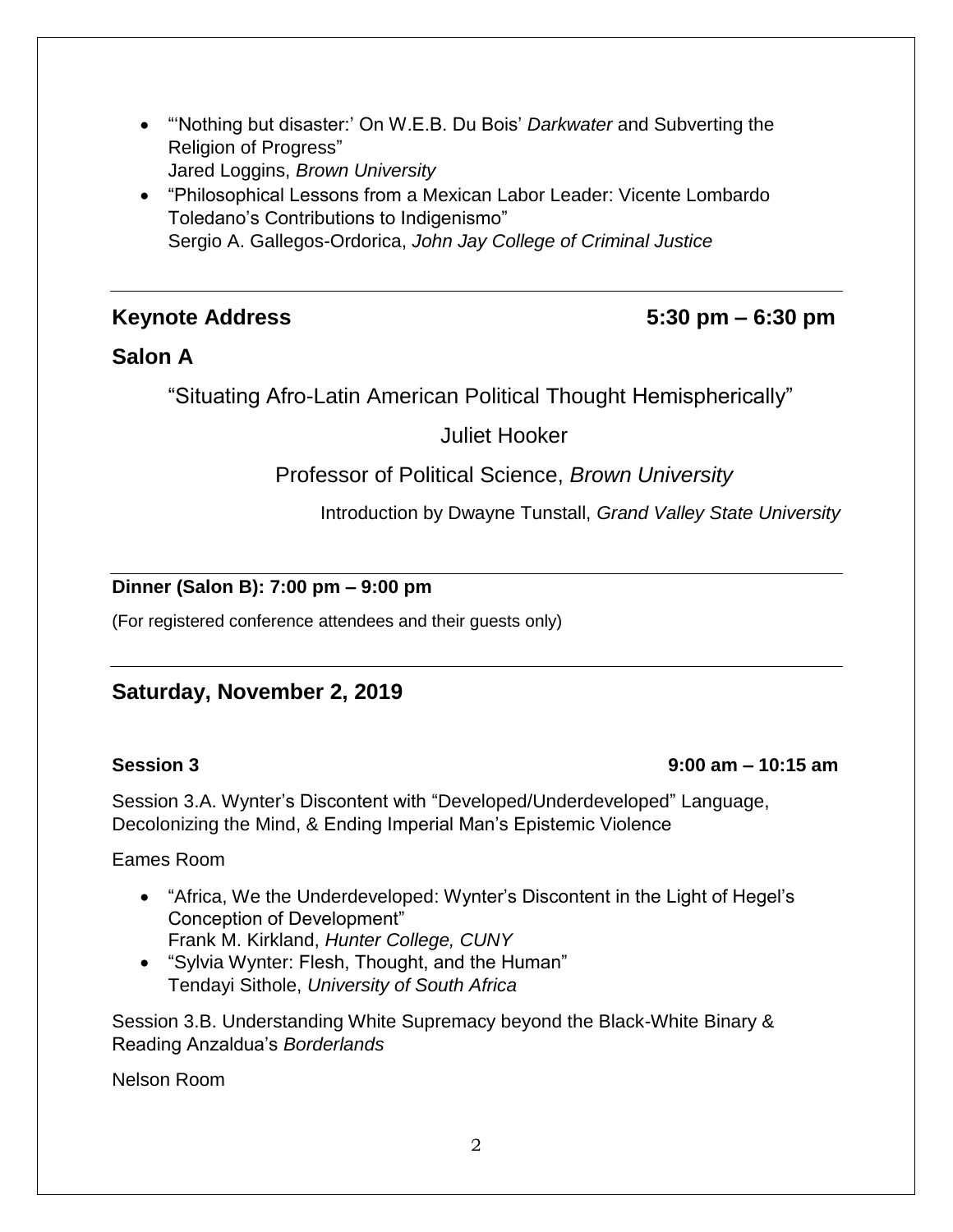- "Roots of the Southwest: Rediscovering the Philosophical Contributions of Ernesto Galarza, Octavio Romano, and José Angel Gutierrez" Rocio Mercedes Alvarez, *Texas A&M University* and *California State University, Stanislaus*
- "Multilingualism, Migration, and Poetics a Reading of Gloria Anzaldua's *Borderlands*" Giada Mangiameli, *Stony Brook University (SUNY)*

#### **Session 4 10:30 am – 11:45 am**

Session 4.A. Pluralizing Philosophy with Sylvia Wynter & Maria Stewart

Eames Room

- "Sylvia Wynter and the Demand to Pluralize Philosophy" Theodra Bane, *Villanova University*
- "Maria Stewart's Politics of Liberation" Emmalon Davis, *University of Michigan*

Session 4.B. Dialectics of Internationalism

Nelson Room

• "James and Grace Lee Boggs and the Dialectics of Internationalism" William Kujala, *University of Alberta*

#### **Lunch (Salon B/ Balcony) 11:45 am – 1:00 pm**

#### **Session 5 1:00 pm – 2:15 pm**

Session 5.A. Roundtable on *Howard Thurman's Philosophical Mysticism: Love Against Fragmentation*

Eames Room

Anthony Sean Neal, *Mississippi State University*

Larry Perry, *Northwestern University*

Anwar Uhuru, *Monmouth State University*